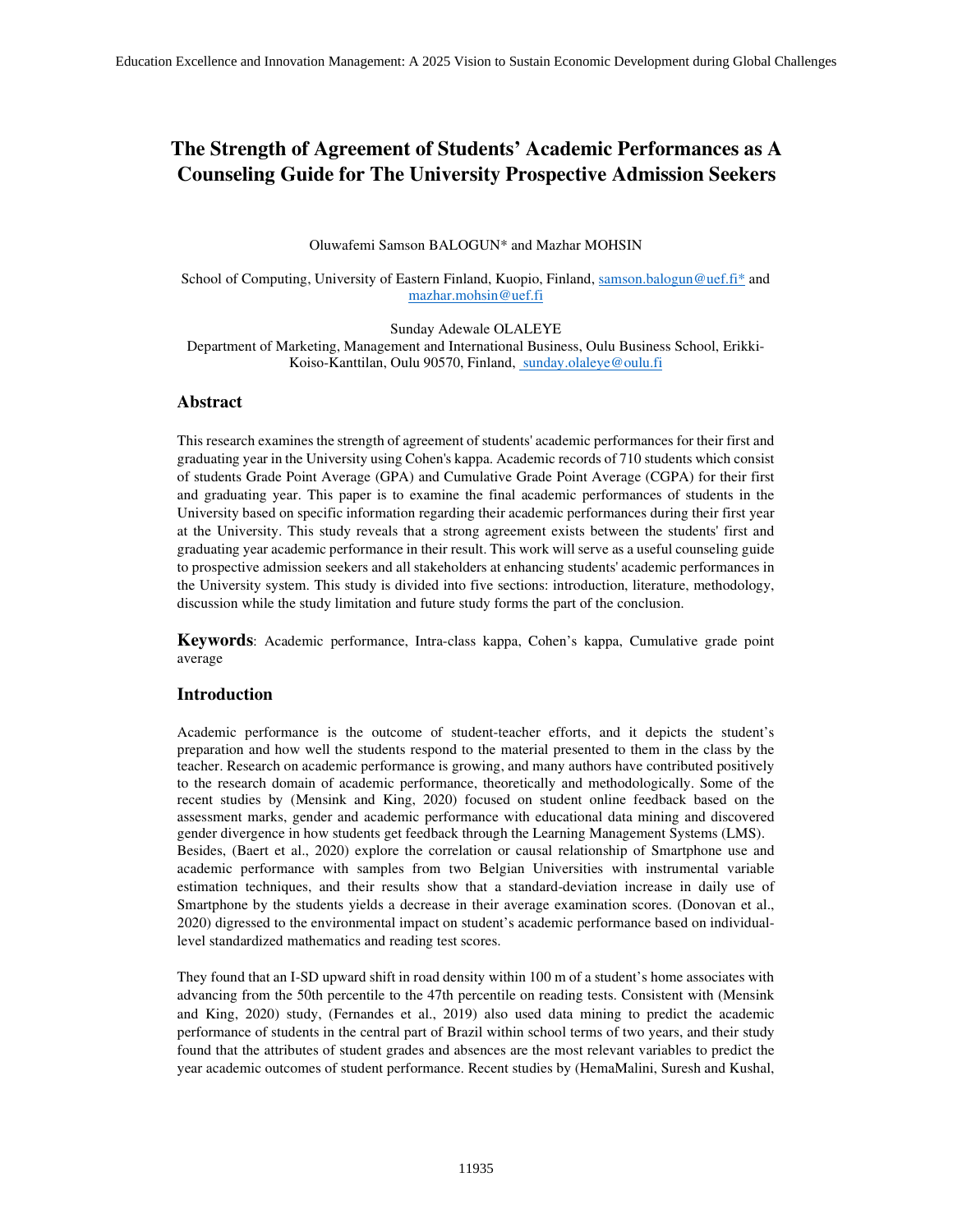2020) applied three machine learning techniques for performance analysis of the students and determined the factors affecting their performance. The result shows that Random Forest is the best technique in terms of accuracy, and the factors that contribute to student's performance are parent's education, attention from the faculty members to perform better, number of backlogs, and admission quota while (Mallikarjun Rao and Ramana Murthy, 2020) predicted and examined factors affecting student's performance using the XGBoost classifier.

The result identified parent education, the medium of instruction, style of learning as some of the factors that influence students' performance. (Yaacob et al., 2019) also used supervised data mining to predict student performance using some selected universities in Malaysia. The result shows that Naive Bayes performed better than the other methods. It also reveals some factors contributing to the students' performance. The authors focused on students' performance in different perspectives with different data analysis techniques but the aspect of strength of agreement of students' academic performances as a counseling guide for the University prospective admission seekers is insufficiently researched.

This research, therefore, considers the influences of the student's academic performances during their first year in the University and on their final academic performances and the main objective of this paper is to examine the final academic performances of students in the University based on specific information regarding their academic performances at their first year in the University. Results from this study would enable students to efficiently prioritize their social engagements vis-à-vis their academic activities during their first year in the University as build-up steps towards attaining academic excellence at the end of their studies at the University. This study is divided into five sections: introduction, literature, methodology, discussion while the study limitation and future study forms the part of the conclusion.

# **Exegesis of Performance Literature**

Research is progressive in the research domain of students' academic performance and several researchers have examined the phenomenon. For instance, (Sadiq and Ahmed, 2019) classified and predicted student's performance using Decision Tree C4.5, Random Forest, Support Vector Machine, and Naïve Bayes. The authors also came up with an improved Decision Tree and compared it with the traditional Decision Tree C4.5. The result shows that the improved Decision Tree performed better than the traditional one when applied to three Universities in Iraq. (Sawant et al., 2019) employed Decision Tree in predicting student's performance by including some other factors that may affect their performance in the dataset used.

Still on the use of Decision Tree, (Adebayo and Chaubey, 2019) employed it in classifying and predicting student's performance in high school during a quiz. The authors reveal that the result will help teachers and students predict future performance based on the previous score in the quiz. Moreso, (Sitepu et al., 2019) compared the performance of the Decision Tree and Support Vector Machine method in classifying and predicting the student's performance in getting a scholarship. The result reveals that Decision Tree outperformed the Support Vector machine method in terms of accuracy to predict student's performance in getting a scholarship.

Differentiating from Decision Tree, (Alkadhwi and Adebayo, 2019) used the K-means algorithm to predict the student's performance. The authors reveal that the information from the result can be used by the Universities and Education sector to prevent drawbacks and failures in student's results in the future while (Salal, Abdullaev and Kumar, 2019) implemented nine algorithms to predict and classify the student's performance. The result shows that the school and the study time of the students play a significant role in affecting the student's performance, and three algorithms performed better in terms of accuracy in predicting the students' performance.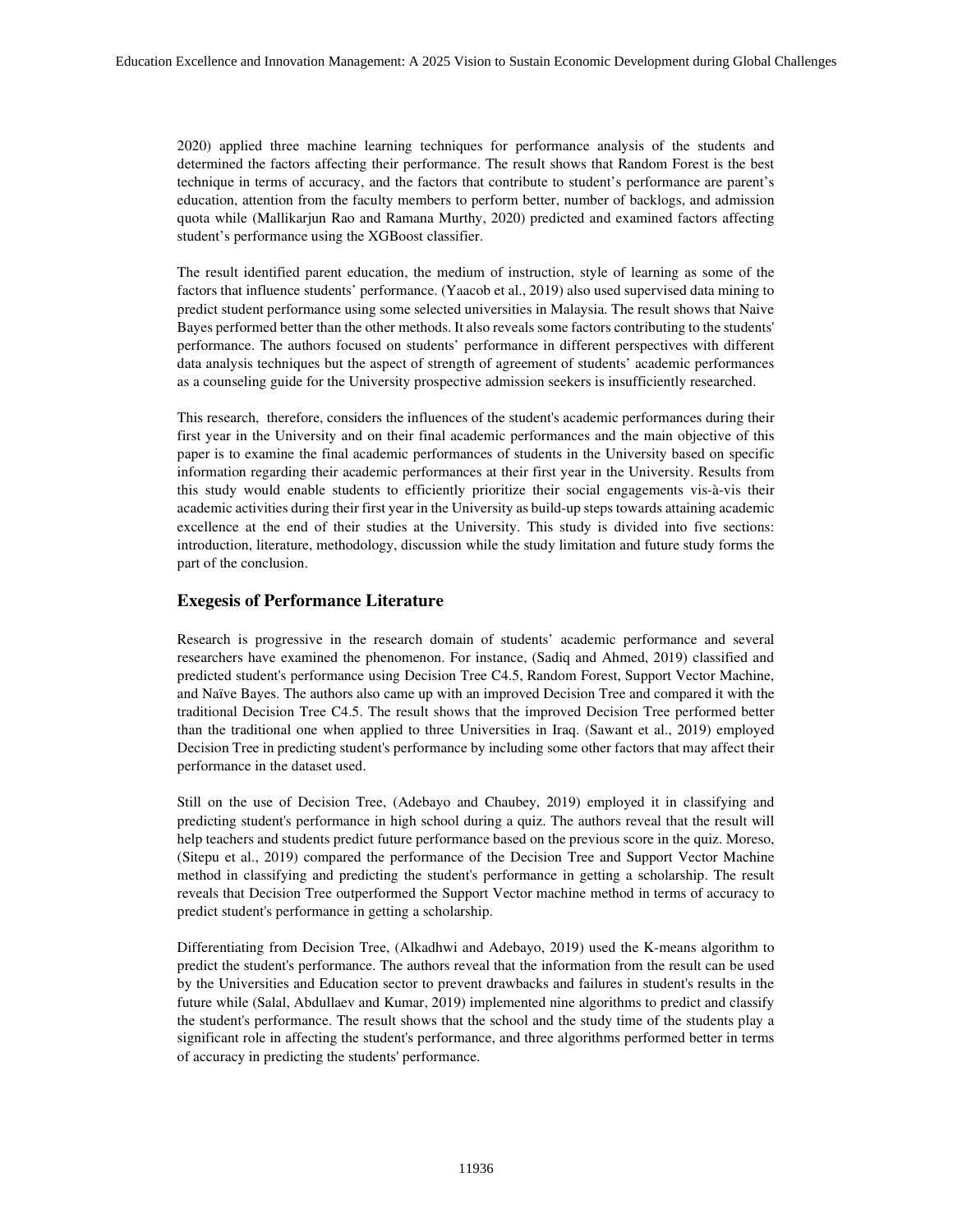Besides, (Sasikala, Rajesh and Sreevidya, 2020) classified and predicted the academic performance of Alcoholic students using a classification model that uses Naïve Bayes and ID3. The authors compared the accuracy of R and Weka in terms of Naïve Bayes. The result shows that Naïve Bayes implemented in R performs better in terms of accuracy than Weka. The accuracy is the same when all the attributes and some of the attributes implemented in R and Weka for ID3 and (Mavani et al., 2020) employed Naïve Bayes classification, which is implemented in R, Weka, Python, and Orange to predict student's performance in S.S.C. and H.S.C. examinations. The result reveals that the Naïve Bayes implemented in Weka performs better in terms of accuracy. The authors suggest that future work will be able to identify the student that needs special attention and guidance to increase their likelihood placement.

Machine learning is now a groundbreaking data analysis technique and (Sana, Siddiqui and Arain, 2019) employed three different classifiers such as Naive Bayes, Decision Tree, and Artificial Neural Network, to examine the effect of some factors on student's performance. In terms of accuracy the result reveals that Artificial Neural Network is the best. Also, the result shows that student's punctuality and parents participating in the learning process are some of the factors that influence students' performance.

Also, (Adejo and Connolly, 2018) predicted student academic performance using multi-data sources with a multi-model different ensemble approach and founds that the approach used command efficiency and accuracy in predicting student performance and helps to identify the student risk of attrition. Also, (de Boer et al., 2018) carried out a meta-analysis review of the effects of metacognitive strategy instruction on student academic performance. Their study discovers the positive small increase effects of long-term strategy, but some specific strategies employed such as metacognitive, cognitive, management, and motivation failed to moderate the overall positive long-term effect of metacognitive strategy instruction. All the studies mentioned above show that one data analysis technique is not sufficient to evaluate and predict student academic performance. Applied linear regression and correlation analysis characterize the study of (Balogun, Oyelere and Atsa'am, 2019) as they determine the relationship between computing students' initial and final academic performance to support decision making in higher education institutions. Their study shows that there is a strong relationship between their first GPAs and graduating CGPA.

Education is defined as an efficient technique for the exchange and change of culture, through formal or informal training of people in a society (Oghuvbu, 2007) . It is a procedure that prompts mental, physical, psychological, and social development of a person in a given society. The prime target of getting educated throughout the world geared towards labor improvement that would encourage national development and advancement. As an instrument for the advancement of man and the general public, the way towards acquiring formal education can be compartmentalized into different categorized stages starting from primary (kindergarten) to higher (tertiary) levels (Ebong, 1996). This various categorized structure of education varies, starting with one nation then onto the next. Presently, there are 165 government-endorsed Universities in Nigeria, 43 of which built up and supported by the Federal Government of Nigeria, and the State Governments own 47 in Nigeria while private entities also own 43. These universities admit several students into their various programs and graduated a reasonable number of them with a different class of degrees annually.

The employability of graduates after University, to a great extent, relies upon the class of degrees they had at the end of their programme. Consequently, it is essential to analyze and assess the procedures that decide the final academic performances of the students while they are still in the Universities. The first year of students in the University is usually portrayed by a long list of activities such as orientation programme, students' union activities, traveling show, having sideshows, sightseeing and rides, engaging in games of skill and the like, all in a bid to get themselves adapt to the new school environment not quite the same as their origination. While these activities would enhance the social status of the students in the school, regrettably, they are similarly equipped for diverting the students from their genuine academic pursuit for their admission into the school.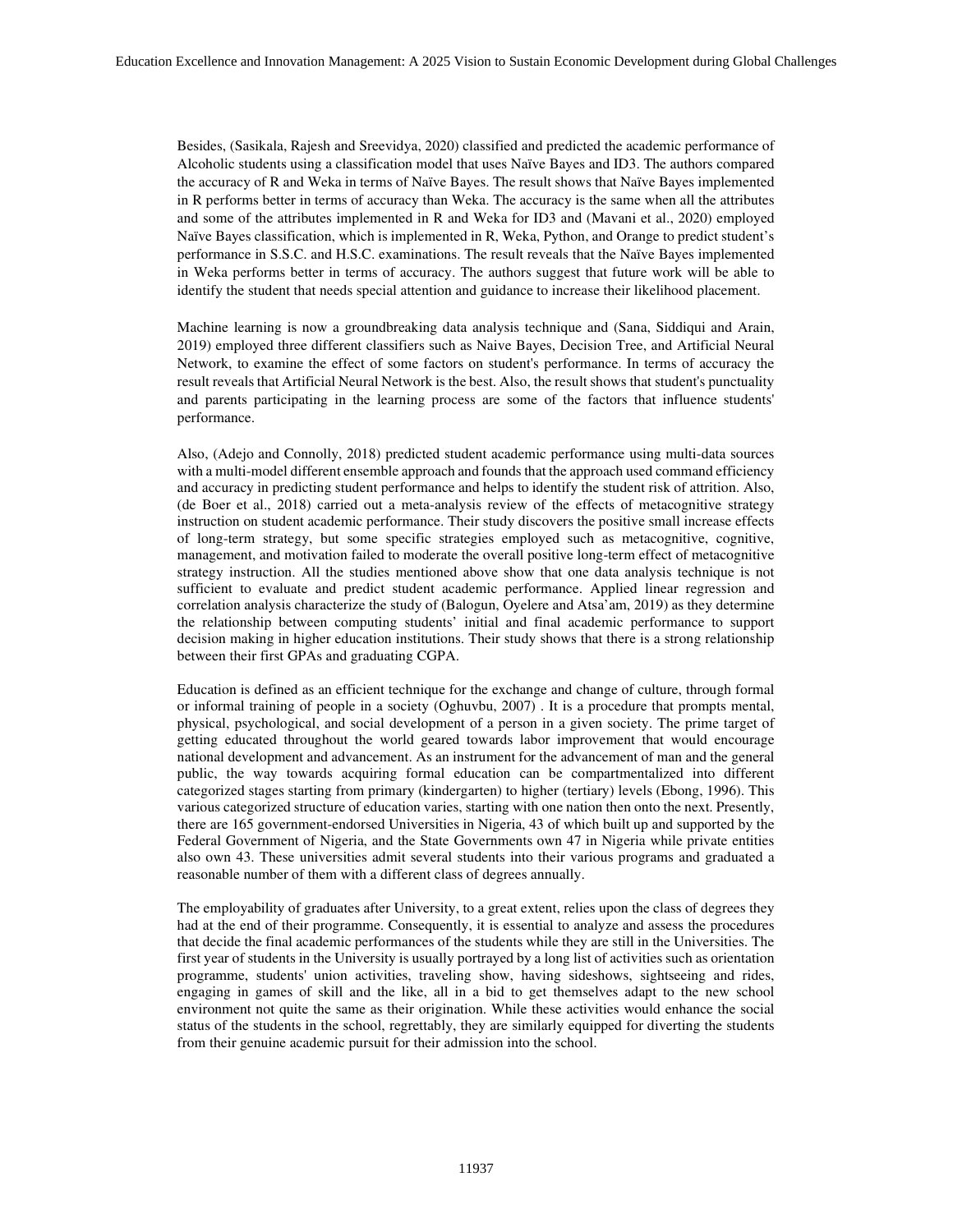Cohen's kappa coefficient (k) is a statistic that uses to measure inter-rater reliability (and intra-rater reliability) for qualitative (categorical) items. Kappa statistic is an excellent tool to test the level of agreement between two raters. Relevant studies such as (Banjoko et al., 2015) used kappa statistics to examine the strength of agreement between students' academic performance after their first and graduating year and also examine the factors that influence the students' academic performances at graduation by fitting a Multiple regression model. Also, (Elepo and Balogun, 2016) used Cohen's kappa and Intra-class kappa statistics to examine students' academic performance using their GPA and CGPA in their first and final year.

There are similarities in student's performance studies. (Oguntunde et al., 2018) and (Popoola et al., 2018) used comparable data in their work to study the trend of students' performance in the tertiary institution using multiple regression and correlation analysis for the students first, second, third, fourthyear GPA and final CGPA. They found out there is a strong relationship between the students' GPA and their CGPA. In the current study, we will be using Kappa statistics to reveal the strong agreement that exists between the students' first and graduating year academic performance. The study also shows the percentage of students who improve, maintained, or drop in their academic performance using the same dataset.

# **Material and Methods**

Data Description: Data on results of academic performances of programs in three engineering departments (Information communication engineering, Mechanical engineering, and Petroleum engineering department), Covenant University, Nigeria, during the 2005/2006 academic session were followed-up to their year of graduation in 2010. The academic performance of the students in various courses offered in a session recorded in percentage scores with possible marks obtainable by the student ranged from 0% to 100%. We convert these percentage scores to weighted grade point (WGP), which were after that converted to grade point average (the term used for student's academic performance point average, the term used for student's academic performance point at the end of their second year and beyond in the university).

At the end of the session, the class of degree of a student determines the GPA or CGPA point obtained. Also, the performance of students during the first session of the programme recorded as the GPA, which is a function of courses' credit units and grade points. For two or more sessions, the performance of the student recorded as the CGPA. The dispersion of the scope of GPA or CGPA points attainable by students and their respective classes of degree as appropriate by National University Commission (NUC), the body is responsible for the regulation of University education in Nigeria, as presented in Table 1. Any student that produces a GPA or CGPA point between 0.00 and 0.99 would be withdrawn from the programme or placed on probation (repeat the academic level) depending on whether the student is in their first year or second year and higher of his/her academic programme respectively.

| Obtainable GPA or CGPA | Class of degree                                           |
|------------------------|-----------------------------------------------------------|
| $4.50 - 5.00$          | First class (honours) -1st Class                          |
| $3.50 - 4.49$          | Second class (honours) upper division $-$ 2nd class upper |
| $2.40 - 3.49$          | Second class (honours) lower division – 2nd class lower   |
| $1.50 - 2.39$          | Third class (honours) $-$ 3rd class                       |
| $1.00 - 1.49$          | Pass                                                      |
| $0.00 - 0.99$          | Fail                                                      |

|  |  | Table 1: Table of possible GPAs or CGPAs |  |  |
|--|--|------------------------------------------|--|--|
|--|--|------------------------------------------|--|--|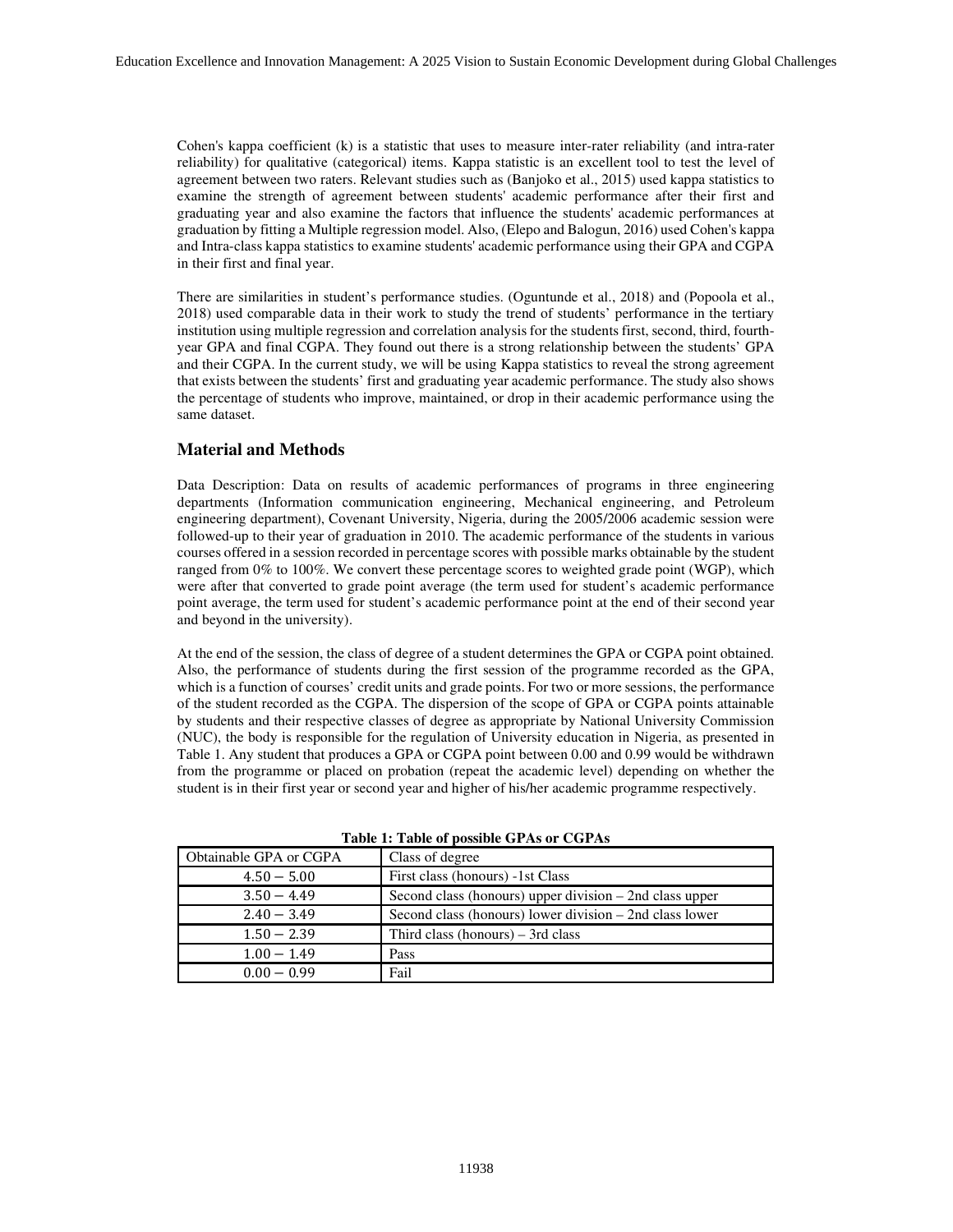## *Methodology*

To set up an agreement between the initial classes of degrees of students at the end of their first year in the university estimated by their GPAs and final class of degrees they attained at the end of their study equally estimated by their CGPAs, a measure of agreement using Cohen's kappa and intra-class kappa statistic (Scott, 1955; Banerjee et al., 1999; Lawal, 2003; Dou et al., 2007; Bloch and Kraemer, 1989). Cohen's Kappa statistic is a correlation-like coefficient that measures the pairwise agreement between two raters in order to decide whether the observed agreement attained by chance or not (Donner and Eliasziw, 1992). (Fleiss, Cohen and Everitt, 1969) extended this idea to come up with a weighted Kappa statistic to evaluate the ordinal scale degrees of agreement or disagreement.

By and large, two possible uses of kappa are (i) to test raters' independence, that is, as a test statistic for testing the null hypothesis that there is no agreement between the two raters than might occur by chance given random guessing and (ii) to quantify the level of agreement (effect-size measure), which is of more worry in this work.

For any typical square  $r \times c$  contingency table (with  $r = c$ ) as given by Table 2 (for  $r = c = 5$ ), the Kappa statistic  $k_a$  definition is:

$$
k_a = \frac{(\pi_0 - \pi_e)}{(1 - \pi_e)}\tag{1}
$$

Where; 
$$
\pi_0 = \sum_{i=1}^r \pi_{ii}
$$
 with  $\pi_{ii} = \frac{n_{ii}}{n_a}$ ;  $\pi_e = \pi_i \pi_j = \frac{1}{n_a^2} \sum_{i=1}^r \sum_{j=1}^r \frac{n_i \times n_j}{n_a}$  (2)

The Intra-class Kappa defines as data comprising of blind dichotomous ratings on each of n subjects by two fixed raters. The presumption that the ratings on a subject are interchangeable that is, in the population of subjects; the two ratings for each subject have a distribution that is invariant under permutations of the raters to guarantee that there is no rater bias (Donner and Eliasziw, 1992; Bloch and Kraemer, 1989; Scott, 1955). The Intra-class Kappa  $k_i$  defined as:

$$
\frac{(\pi_0^* - \pi_e^*)}{(1 - \pi_e^*)} \tag{3}
$$

Where 
$$
\pi_0^* = \sum_{i=1}^r n_{ii}
$$
 and  $\pi_e^* = \sum \left[ \frac{n_i + n_j}{n} \middle/ \frac{1}{2} \right]^2$  (4)

| Table 2: A typical $5 \times 5$ contingency table used for computation of Cohen's Kappa and Intra- |  |
|----------------------------------------------------------------------------------------------------|--|
| class Kappa coefficients and for raters agreement between two independent raters                   |  |

|                    | <b>Class of Degree</b> | Final Class of Degree $(i)$ |                |                |            |            | <b>Total</b> |
|--------------------|------------------------|-----------------------------|----------------|----------------|------------|------------|--------------|
|                    |                        | 1 <sup>st</sup>             | 2 <sup>1</sup> | 2 <sup>2</sup> | 3rd        | Pass       |              |
| <b>Initial</b>     | 1 <sup>st</sup>        | $(n_{11})$                  | $(n_{12})$     | $(n_{13})$     | $(n_{14})$ | $(n_{15})$ | $(n_{1})$    |
| <b>Class</b><br>of | $2^{1}$                | $(n_{21})$                  | $(n_{22})$     | $(n_{23})$     | $(n_{24})$ | $(n_{25})$ | $(n_{2})$    |
| Degree $(i)$       | 2 <sup>2</sup>         | $(n_{31})$                  | $(n_{32})$     | $(n_{33})$     | $(n_{34})$ | $(n_{35})$ | $(n_3)$      |
|                    | 3rd                    | $(n_{41})$                  | $(n_{42})$     | $(n_{43})$     | $(n_{44})$ | $(n_{45})$ | $(n_4)$      |
|                    | Pass                   | $(n_{51})$                  | $(n_{52})$     | $(n_{53})$     | $(n_{54})$ | $(n_{55})$ | $(n_{5})$    |
| <b>Total</b>       |                        | $(n_{.1})$                  | $(n_2)$        | $(n_{3})$      | $(n_4)$    | $(n_{.5})$ | (n)          |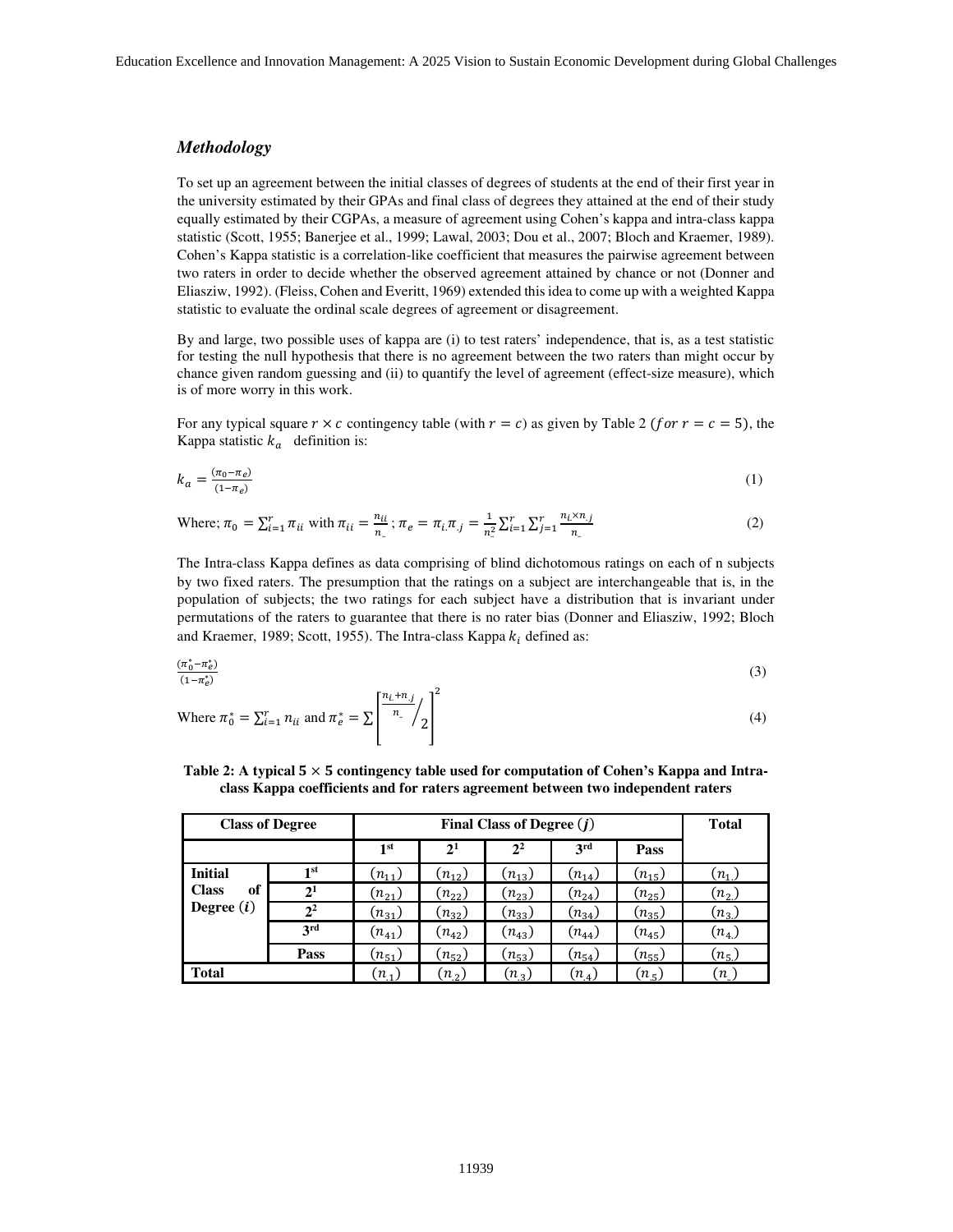| Interval of Kappa Estimate | <b>Strength of agreement</b> |
|----------------------------|------------------------------|
| < 0.00                     | Poor                         |
| $0.01 - 0.20$              | Slight                       |
| $0.21 - 0.40$              | Fair                         |
| $0.41 - 0.60$              | Moderate                     |
| $0.61 - 0.80$              | Substantial                  |
| $0.81 - 1.00$              | Almost perfect               |

Table 3: Table of the interpretation of the estimates of Cohen's Kappa  $k_a$  and Intra-class Kappa  $k_i$  statistic

There is a diverse opinion of scholars' interpretations concerning the right level of agreement using the computed Cohen's Kappa statistic  $k_a$ . Traditionally, values of  $k_a$  between  $-1$  and  $+1$  are used to interpret the inter-rater reliability agreement between two raters (McHugh, 2012). However, interpretations of values  $k_a$  between 0 and 1 have been a common choice in the literature (Altman, 1991; Viera and Garrett, 2005). Relatedly, Table 3 presents the interpretations of values of  $k_a$  as reported by (Altman, 1991; Viera and Garrett, 2005) for values of  $k_a = 0.00$  and 1.00 indicate poor agreement and perfect agreement, respectively.

Finally, based on the observed counts in the contingency Table 2, this study determines the proportions of students that:

 $P_1$  = the proportion of students that maintained what they started with, that is, the diagonal entries  $P_2$  = the proportion of students that improved on their performance, that is, those below the diagonal entries

 $P_3$  = the proportion of students that dropped from the class of grade point they started with, that is, those above the diagonal entries from table 2 using the formula as follows:

$$
P_1 = \frac{1}{n_1} \sum_{i=1}^{4} \sum_{j=1}^{5} n_{ij}, \text{ for } i < j, i = 1, 2, 3, 4; j = 1, 2, 3, 4, 5
$$
  
\n
$$
P_2 = \frac{1}{n_1} \sum_{i=1}^{5} \sum_{j=1}^{5} n_{ij}, \text{ for } i = j, i = 1, 2, 3, 4, 5; j = 1, 2, 3, 4, 5
$$
  
\n
$$
P_3 = \frac{1}{n_1} \sum_{i=1}^{5} \sum_{j=1}^{4} n_{ij}, \text{ for } i > j, i = 1, 2, 3, 4, 5; j = 1, 2, 3, 4
$$

Thus,  $P_1$ ,  $P_2$ ,  $P_3$  are computed by taking the sum counts above the diagonal entries, along with the main diagonal entries, and below the main diagonal entries in Table 2 over the sample. This study utilized IBM SPSS 25 version and Microsoft Excel package for all the data analyses.

#### **Analysis and Result**

This study presents the analysis and result of the data collected from the three engineering departments on the students' performances at the end of their first and final academic sessions in this section. Table 4 presents the summary of the academic performances of students in the three engineering departments at the end of their first and final year in the University.

**Table 4: showing the proportion of students that maintained their initial classes of degree, improved on their initial class of degree they started with and dropped from their initial class of degree** 

| S/N <sub>0</sub> | Department | $\boldsymbol{p}_1$ | $\boldsymbol{p}_2$ | $\boldsymbol{p}_3$ | <b>Total</b>   |  |  |  |  |  |  |
|------------------|------------|--------------------|--------------------|--------------------|----------------|--|--|--|--|--|--|
|                  | ICE        | 0.9943             | 0.002865           | 0.002865           | $1.00003 - 1$  |  |  |  |  |  |  |
|                  | MЕ         | 0.5783             | 0.018072           | 0.4036             | $0.999972 - 1$ |  |  |  |  |  |  |
|                  | PE         | 0.6615             | 0.051282           | 0.2872             | $0.999982 - 1$ |  |  |  |  |  |  |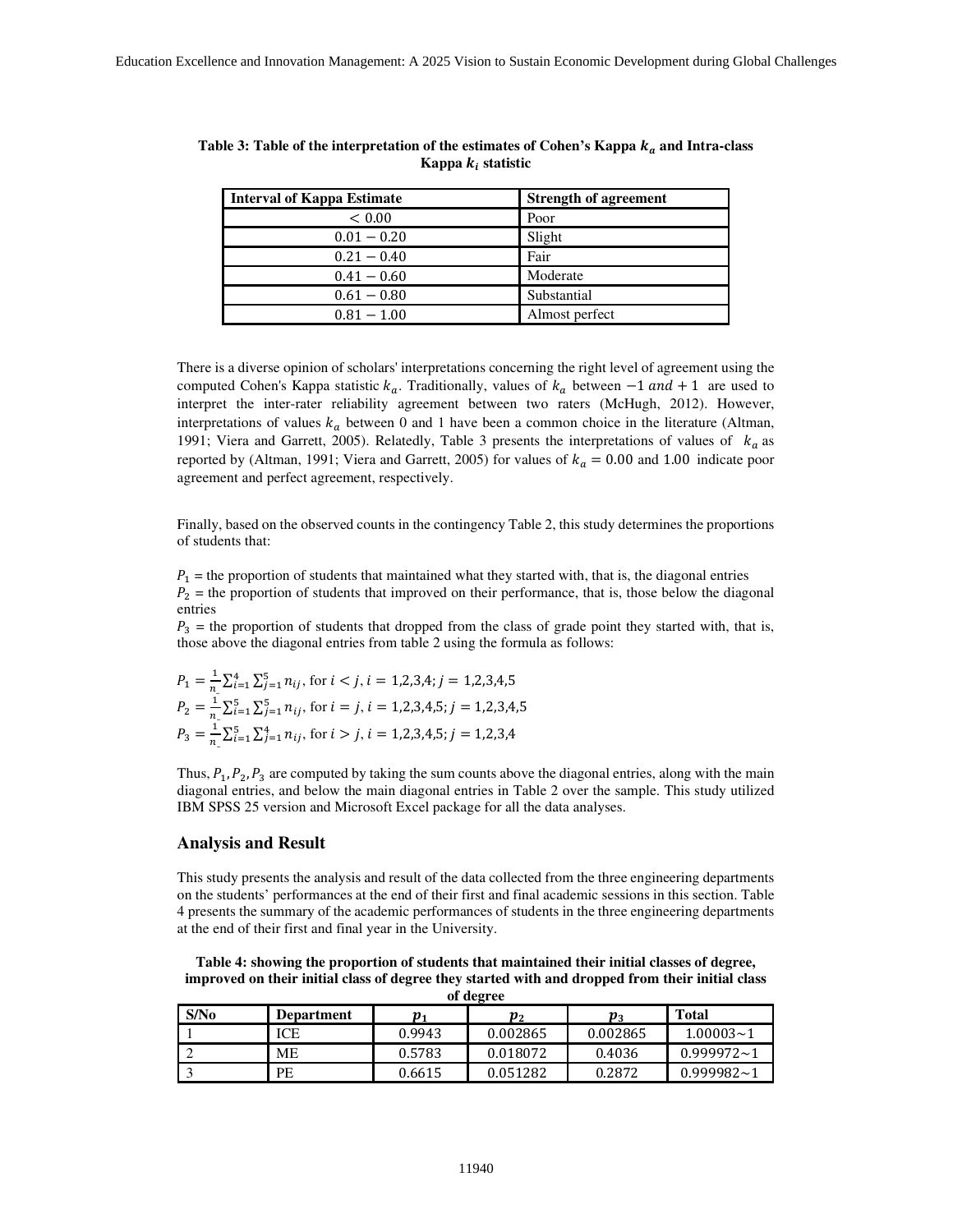The observed numbers of the students that ended up with different classes of degrees in the three engineering department, the contingency table in Table 5-7 presents the distribution of the classes of degrees obtained by the students that graduated in the three engineering department as cross-classified by their initial classes of degree they had at the end of their first year in the University. Table 8 shows the equal report of distribution of all the 710 students in the three departments cross-classified by their initial and final classes of degrees they had at the end of their first and final years, respectively.

**Table 5: Contingency table of Information Communication Engineering Department** 

|                    | <b>Class of Degree</b> | Final Class of Degree $(j)$ |          |                |                 |                  | <b>Total</b> |
|--------------------|------------------------|-----------------------------|----------|----------------|-----------------|------------------|--------------|
|                    |                        | 1 st                        | $2^{1}$  | 2 <sup>2</sup> | 3 <sup>rd</sup> | Pass             |              |
| <b>Initial</b>     | 1 <sub>st</sub>        | 28                          |          |                |                 |                  | 28           |
| <b>Class</b><br>of | $2^{1}$                |                             | 149      |                |                 | $\left( \right)$ | 149          |
| Degree $(i)$       | 2 <sup>2</sup>         |                             | $\theta$ | 137            |                 | $\theta$         | 138          |
|                    | 3 <sup>rd</sup>        |                             | $\theta$ |                | 33              | $\left($         | 34           |
|                    | Pass                   |                             |          |                |                 | $\theta$         |              |
| <b>Total</b>       |                        | 28                          | 149      | 138            | 34              |                  | 349          |

|                    | <b>Class of Degree</b> |                 | <b>Total</b> |                |                 |      |     |
|--------------------|------------------------|-----------------|--------------|----------------|-----------------|------|-----|
|                    |                        | 1 <sup>st</sup> | $2^{1}$      | 2 <sup>2</sup> | 3 <sup>rd</sup> | Pass |     |
| <b>Initial</b>     | 1 <sub>st</sub>        | 14              | 17           |                |                 |      | 32  |
| <b>Class</b><br>of | $2^{1}$                |                 | 55           | 44             |                 |      | 99  |
| <b>Degree</b>      | 2 <sup>2</sup>         |                 |              | 23             |                 |      | 31  |
|                    | 3rd                    | 0               |              | $\theta$       | 4               |      | 4   |
|                    | Pass                   |                 |              | 0              | 0               |      |     |
| <b>Total</b>       |                        | 14              | 75           | 68             | q               |      | 166 |

**Table 6: Contingency for Mechanical Engineering Department** 

| <b>Class of Degree</b> |                 | <b>Final Class of Degree</b> |                |                |                 |      | <b>Total</b> |
|------------------------|-----------------|------------------------------|----------------|----------------|-----------------|------|--------------|
|                        |                 | 1 <sup>st</sup>              | 2 <sup>1</sup> | 2 <sup>2</sup> | 3 <sup>rd</sup> | Pass |              |
| <b>Initial</b>         | 1st             |                              |                |                |                 |      |              |
| <b>Class of</b>        | 2 <sup>1</sup>  |                              | 80             | 48             |                 |      | 132          |
| <b>Degree</b>          | 2 <sup>2</sup>  |                              | 2              | 36             |                 |      | 40           |
|                        | 3 <sup>rd</sup> |                              |                | 3              |                 |      |              |
|                        | Pass            |                              |                |                |                 |      |              |
| <b>Total</b>           |                 | 15                           | 88             | 88             |                 |      | 195          |

**Table 7: Contingency for Petroleum Engineering Department** 

**Table 8: Contingency for three Department** 

|                                     | <b>Class of Degree</b> | <b>Final Class of Degree</b> |                |                |                 |      | <b>Total</b> |
|-------------------------------------|------------------------|------------------------------|----------------|----------------|-----------------|------|--------------|
|                                     |                        | 1 <sup>st</sup>              | 2 <sup>1</sup> | 2 <sup>2</sup> | 3 <sup>rd</sup> | Pass |              |
| <b>Initial</b>                      | 1 <sub>st</sub>        | 53                           | 23             |                |                 |      |              |
| <b>Class</b><br>of<br><b>Degree</b> | 2 <sup>1</sup>         |                              | 284            | 92             |                 |      | 380          |
|                                     | 2 <sup>2</sup>         |                              |                | 196            |                 |      | 209          |
|                                     | 3 <sup>rd</sup>        |                              | $\theta$       | 4              | 39              |      | 43           |
|                                     | Pass                   |                              | 0              |                |                 |      |              |
|                                     | <b>Total</b>           | 57                           | 312            | 294            |                 |      | 710          |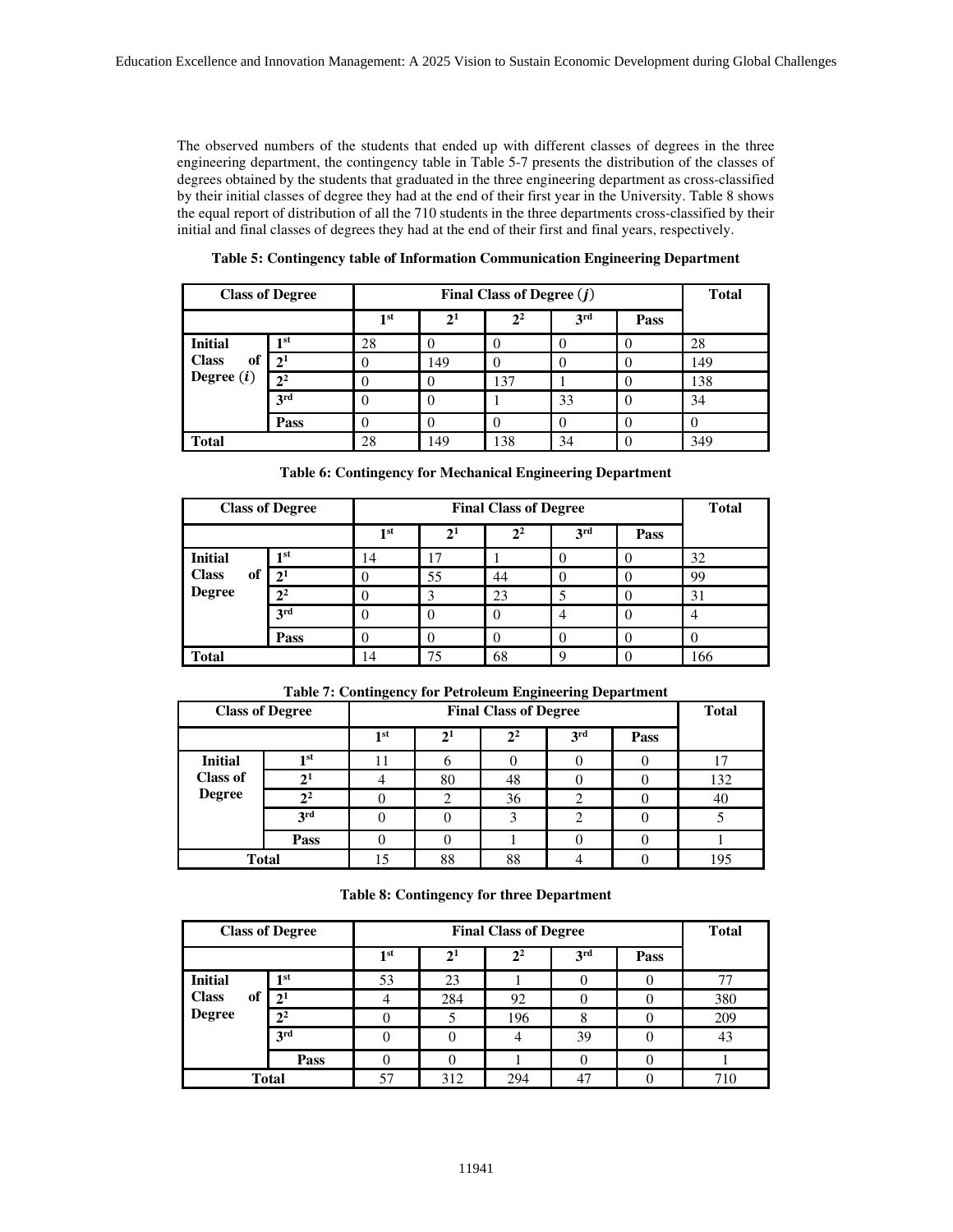#### **Table 9: show the results of inter-rater agreement measure of Cohen's Kappa, Intra-class Kappa statistic and Chi-square test of the relationship between the classes of degrees obtained by students at the end of their first year and final year in the University in three engineering departments.**

| S/N <sub>0</sub> | <b>Department</b> | Cohen's<br>kappa | Intra-class<br>kappa | Chi-square | <b>P-value</b> |
|------------------|-------------------|------------------|----------------------|------------|----------------|
|                  | ICE               | 0.9955           | 0.9955               | 1021.882   | 0.000          |
|                  | <b>ME</b>         | 0.3375           | 0.3151               | 712.740    | 0.000          |
|                  | PЕ                | 0.4308           | 0.4028               | 398.236    | 0.000          |

#### **Discussion**

The main objective of this paper is to examine the final academic performances of students in the University based on specific information regarding their academic performances in their first year at the University. However, this study emphasizes the possible relationship between the initial academic performances of the students at the end of their first year and measured by their GPAs and their final academic performances. Both of these converted into possible classes of degrees that are obtainable within the University system, as provided in Table 1.

Data on academic performances of students in three departments from Covenant University, Nigeria, were collected on 710 students. This study depicts a longitudinal study in which the academic progress of these 710 students followed up until graduation.

Based on the available information on all the academic performances of 710 students in all the three departments from Covenant University as detailed in Table 8. This study discovers that a total of 14 (1.97%) graduates improved on the classes of degrees they had in the first year of their study. Also, 572 (80.56%) of students maintained their classes of degrees they had in their first year till graduation, while 124 (17.46%) of the students dropped from the classes of degrees they started with in the first year of their study at graduation.

Surprisingly, of the 77 students that started with first-class in their first year, 53 (68.83%) of them maintained this class of degree while the remaining 24 (31.17%) dropped to  $(2^1)$  class at graduation. Specifically, out of a total of 380 students that had second upper  $(2^1)$  at the end of their first year in their departments, only 4 (1.05%) of them improved to first class  $((1<sup>st</sup>))$ , 284 (74.74%) of them maintained this class of degree till graduation while 92 (24.21%) of them dropped to a second class lower  $(2^2)$ .

Also, out of 209 students that started with second class lower  $(2^2)$  from their first year in the University, only 5 (2.39%) of them improved to second class upper. 196 (93.78%) of them maintained this class of degree till graduation while only 8 (3.83%) of them dropped to third class (3rd) degree status at graduation. Similarly, of the 43 students that had a third-class degree (3rd) in their first year, only 4  $(9.30\%)$  improved (the four students had  $(2^2)$  while 39 (90.70%) maintained this class of degree till graduation. Only one student started with a pass degree in their first year, and 1 (100%) improved to a second class lower.

The distribution of the classes of degrees obtained by 349, 166 and 195 students that graduated from Information Communication Engineering, Mechanical Engineering and Petroleum Engineering department respectively cross-classified by their classes of degrees they had at the end of their first and final years in the University is presented by the confusion matrices in Table 5, 6 and 7. The pattern of academic performance of students replicates for the three departments in this study, and the results are as follows:

Based on observation, the data in Table 5 for the 349 graduates of Information Communication Engineering department that just 1 (0.29%) student improved on its initial classes of degrees. Whereas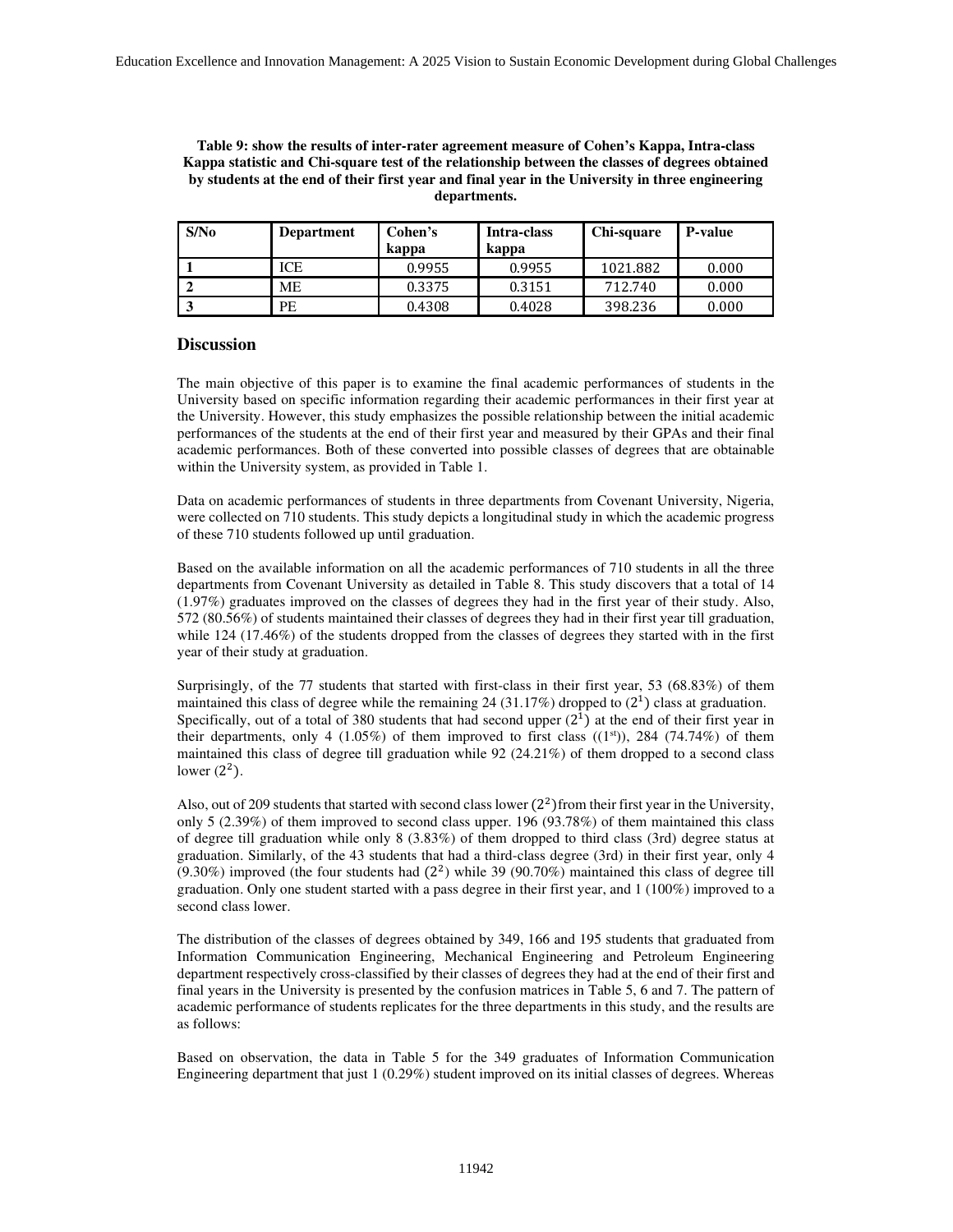347 (99.43%) students maintained their initial classes of degrees till graduation (main diagonal entries) and while only 1 (0.29%) student dropped from its classes of degrees it started with at graduation.

To further examine the association between the initial and final classes of academic performance of students at the end of their first and final years in the University, the Kappa statistics were computed separately for all the three departments for which the data used is collected from Covenant University using the information provided in Tables 5, 6 and 7. The results of the Cohens Kappa and Intra-class Kappa agreement using statistic (1) and (3) as presented in Table 9 where reasonable agreement observed between the students' initial and final classes of degrees they had at the end of their first and final years of study in the University in all the departments. This result was supported by the results of the Chi-square test of association in which the p-values for each department were significant ( $p < 0.05$ ).

## **Conclusion**

This work examines the impact of the performances of students in higher institutions of learning, especially in the University, during their first year on their final academic achievement at graduation. Emphasis is more on determining the relationship between the initial GPAs and final CGPAs of students at their first and final years in the University system. The follow-up study on the performance of students from three Engineering departments, Covenant University, Nigeria, between 2005 and 2010, determines this development.

These results show that, generally, about 81% of the students in the University do maintain the classes of degrees they had in the first year of their program till graduation. Whereas, about 2% of the students improved on their first classes of degrees during their first year at graduation while only about 17% of them had their academic performances dropped from what they had during their first year.

Results from this study have provided vital information that is useful for prospective students of the University regarding the need to work hard during their first year on their academic programs since the outcome of such efforts would greatly determine their final academic performance on graduation from the University.

Besides, the different results from this work would serve as useful counseling resources to stakeholders in the education sector within and outside the University system towards improving the academic performances of students in the system. This study would equally benefit the parents and guardians to be able to put in place necessary measures that would assist in improving the academic performances of their children and wards in the University.

Information Communication Engineering department had the highest number of students that maintained their grade point, Petroleum Engineering department had the highest number of students who improved on their performance, and Mechanical Engineering department had the number of students that dropped. Also, the strength of agreement that exists between the first year and their final grade of the students is on the average is fair. This study is limited by secondary data and the future research should employ big data with machine learning to advance the results of this study.

#### **Definition of terms**

NUC Nigerian University Commission GPA Grade Point Average CGPA Cumulative Grade Point Average ICE Information Communication Engineering Department ME Mechanical Engineering Department PE Petroleum Engineering Department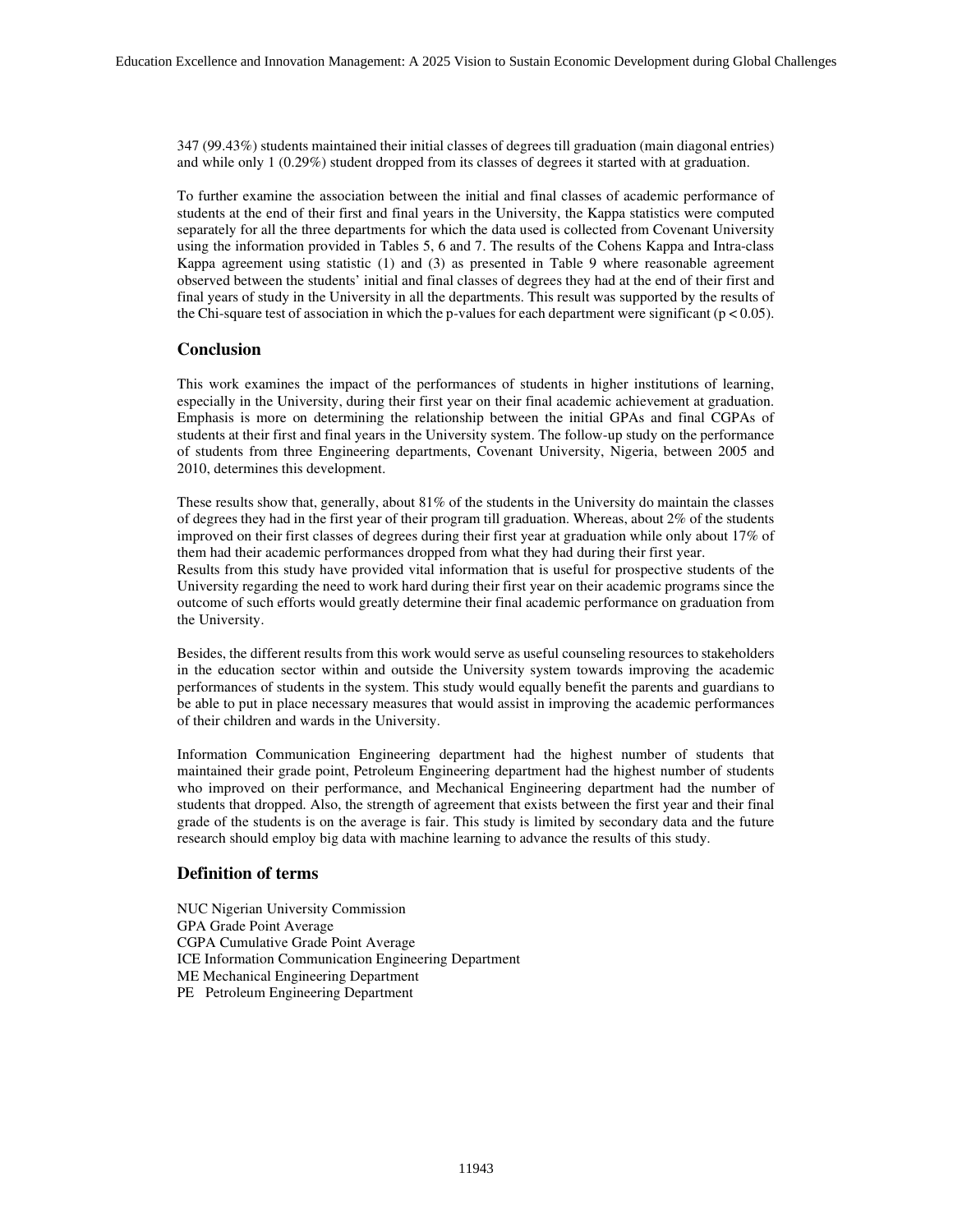# **References**

- Adebayo, A.O. and Chaubey, M.S. (2019) '*Data Mining Classification Techniques on the Analysis of Student's Performance.*', 7(4), p. 18.
- Adejo, O.W. and Connolly, T. (2018) 'Predicting student academic performance using multimodel heterogeneous ensemble approach', *Journal of Applied Research in Higher Education*, 10(1) Emerald Publishing Limited, pp. 61–75.
- Alkadhwi, A. H. O. and Adebayo, A. O. (2019). 'Data mining application using Clustering techniques (K-means Algorithm) in the analysis of student's performance'. *Journal of Multidisciplinary Engineering Science Studies*, 5(5), pp. 2587-2593.
- Altman, D. G. (1991) 'Practical Statistics for Medical Research'. London England: Chapman and Hall.
- Baert, S., Vujić, S., Amez, S., Claeskens, M., Daman, T., Maeckelberghe, A., Omey, E. and Marez, L.D. (2020) 'Smartphone Use and Academic Performance: Correlation or Causal Relationship?', *Kyklos*, 73(1), pp. 22–46.
- Balogun, O.S., Oyelere, S.S. and Atsa'am, D.D. (2019) 'Data analytics on performance of computing students', *Proceedings of the 19th Koli Calling International Conference on Computing Education Research*. Koli, Finland: Association for Computing Machinery. Koli Calling '19, pp. 1–2. Available at: 10.1145/3364510.3366152 (Accessed: 16 May 2020).
- Banerjee, M., Capozzoli, M., McSweeney, L. and Sinha, D. (1999) 'Beyond Kappa: A Review of Interrater Agreement Measures', *The Canadian Journal of Statistics / La Revue Canadienne de Statistique*, 27(1) [Statistical Society of Canada, Wiley], pp. 3–23.
- Banjoko, A. W., Yahya, W. B., Abiodun, H. B., Adeleke, M. O., Afolayan, R. B., Garba, M. K., Olorede, K. O. and Dauda, K. A. (2015). 'On the strength of agreement between students' initial and final academic performances in Nigeria University System'. *Nigeria Journal of Mathematics and applications*, 24, pp. 137-156.
- Bloch, D.A. and Kraemer, H.C. (1989) '2 x 2 Kappa Coefficients: Measures of Agreement or Association', *Biometrics*, 45(1) [Wiley, International Biometric Society], pp. 269–287.
- de Boer, H., Donker, A.S., Kostons, D.D.N.M. and van der Werf, G.P.C. (2018) 'Long-term effects of metacognitive strategy instruction on student academic performance: A meta-analysis', *Educational Research Review*, 24, pp. 98–115.
- Donner, A. and Eliasziw, M. (1992) 'A goodness-of-fit approach to inference procedures for the kappa statistic: Confidence interval construction, significance-testing and sample size estimation', *Statistics in Medicine*, 11(11), pp. 1511–1519.
- Donovan, G.H., Michael, Y.L., Gatziolis, D. and Hoyer, R.W. (2020) 'The Relationship Between the Natural Environment and Individual-Level Academic Performance in Portland, Oregon', *Environment and Behavior*, 52(2) SAGE Publications Inc, pp. 164–186.
- Dou, W., Ren, Y., Wu, Q., Ruan, S., Chen, Y., Bloyet, D. and Constans, J.-M. (2007) 'Fuzzy kappa for the agreement measure of fuzzy classifications', *Neurocomputing*, 70(4), pp. 726–734.
- Elepo, T.A. and Balogun, O.S. (2016) 'Statistical Analysis on Students' Performance', *Covenant Journal of Informatics and Communication Technology*, 4(1) Available at: http://journals.covenantuniversity.edu.ng/index.php/cjict/article/view/217 (Accessed: 14 May 2020).
- Ebong, E. 1996. "Early Childhood Education: Concept and Scope", (pp. 7-20), O. I. Obinaju (ed.), Early Childhood Education Theory and Practice. Calabar: Bow Universal Ltd.
- Fernandes, E., Holanda, M., Victorino, M., Borges, V., Carvalho, R. and Erven, G.V. (2019) 'Educational data mining: Predictive analysis of academic performance of public school students in the capital of Brazil', *Journal of Business Research*, 94, pp. 335–343.
- Fleiss, J.L., Cohen, J. and Everitt, B.S. (1969) 'Large sample standard errors of kappa and weighted kappa', *Psychological Bulletin*, 72(5) US: American Psychological Association, pp. 323–327.
- HemaMalini, B.H., Suresh, L. and Kushal, M. (2020) 'Comprehensive Analysis of Students' Performance by Applying Machine Learning Techniques', Satapathy, S. C., Bhateja, V., Mohanty, J. R. and Udgata, S. K. (eds.)*Smart Intelligent Computing and Applications*. Singapore: Springer. Smart Innovation, Systems and Technologies, pp. 547–556.